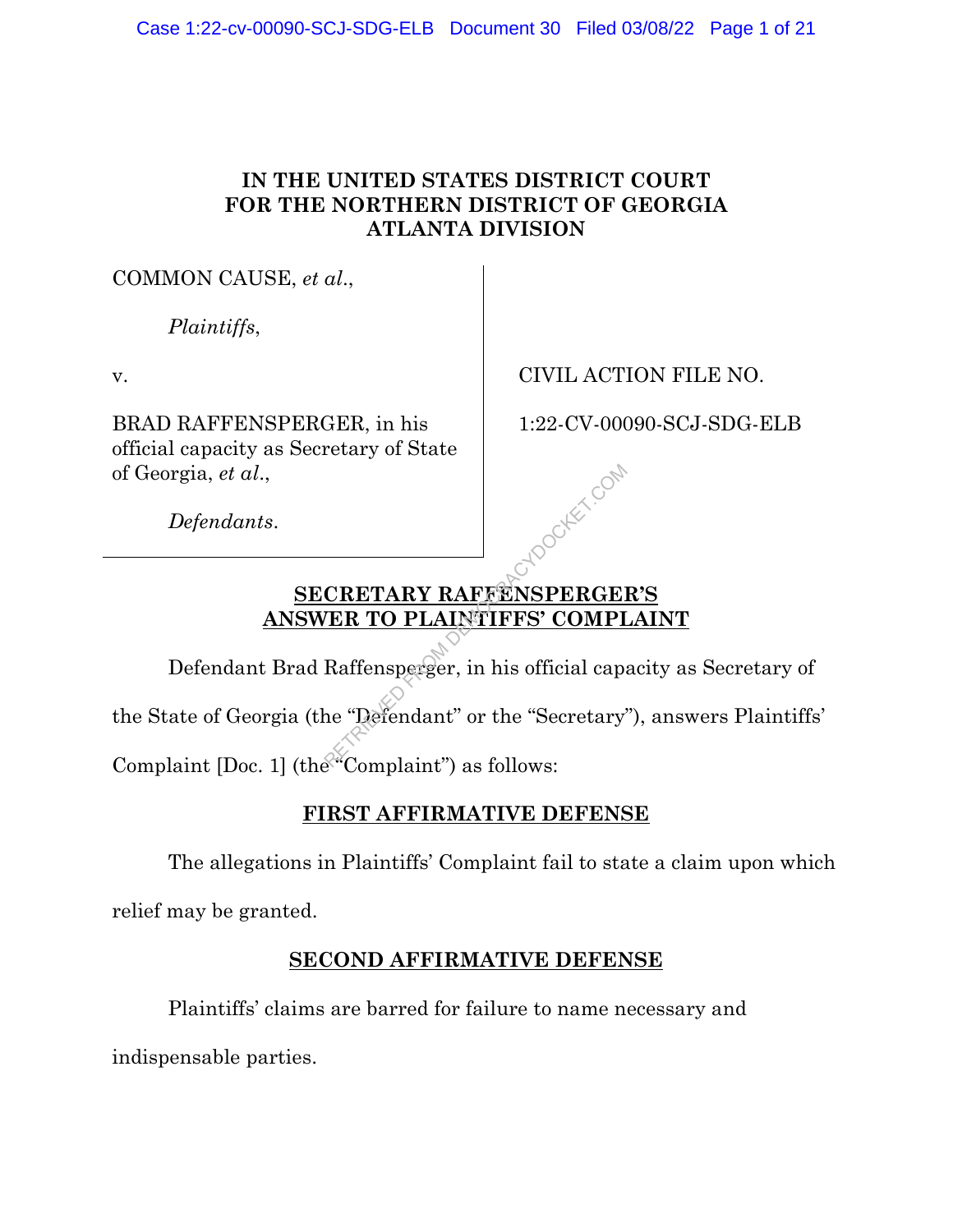#### **THIRD AFFIRMATIVE DEFENSE**

Plaintiffs lack constitutional standing to bring this action.

#### **FOURTH AFFIRMATIVE DEFENSE**

Plaintiffs lack statutory standing to bring this action.

### **FIFTH AFFIRMATIVE DEFENSE**

Plaintiffs' federal claims against Defendant are barred by the Eleventh

Amendment to the United States Constitution.

# **SIXTH AFFIRMATIVE DEFENSE**

Plaintiffs' claims are barred by sovereign immunity.

### **SEVENTH AFFIRMATIVE DEFENSE**

Defendant denies that Plaintiffs have been subjected to the deprivation of any right, privilege, or immunity under the Constitution or laws of the United States. RETRIEVED FROM ATTERNATIVE DEMOCRACY AT A RETRIEVED FROM A TIVE DEMOCRACY OF THE RETRIEVED OF THE SERVICE PRODUCED SUPERSED.<br>THE RETRIEVED OF THE SERVICE DEMOCRACY OF THE SERVICE DEMOCRACY OF THE SUBJECT OF THE MOCRATIVE D

### **EIGHTH AFFIRMATIVE DEFENSE**

Defendant reserves the right to amend his defenses and to add additional ones, including lack of subject matter jurisdiction based on the mootness or ripeness doctrines, as further information becomes available in discovery.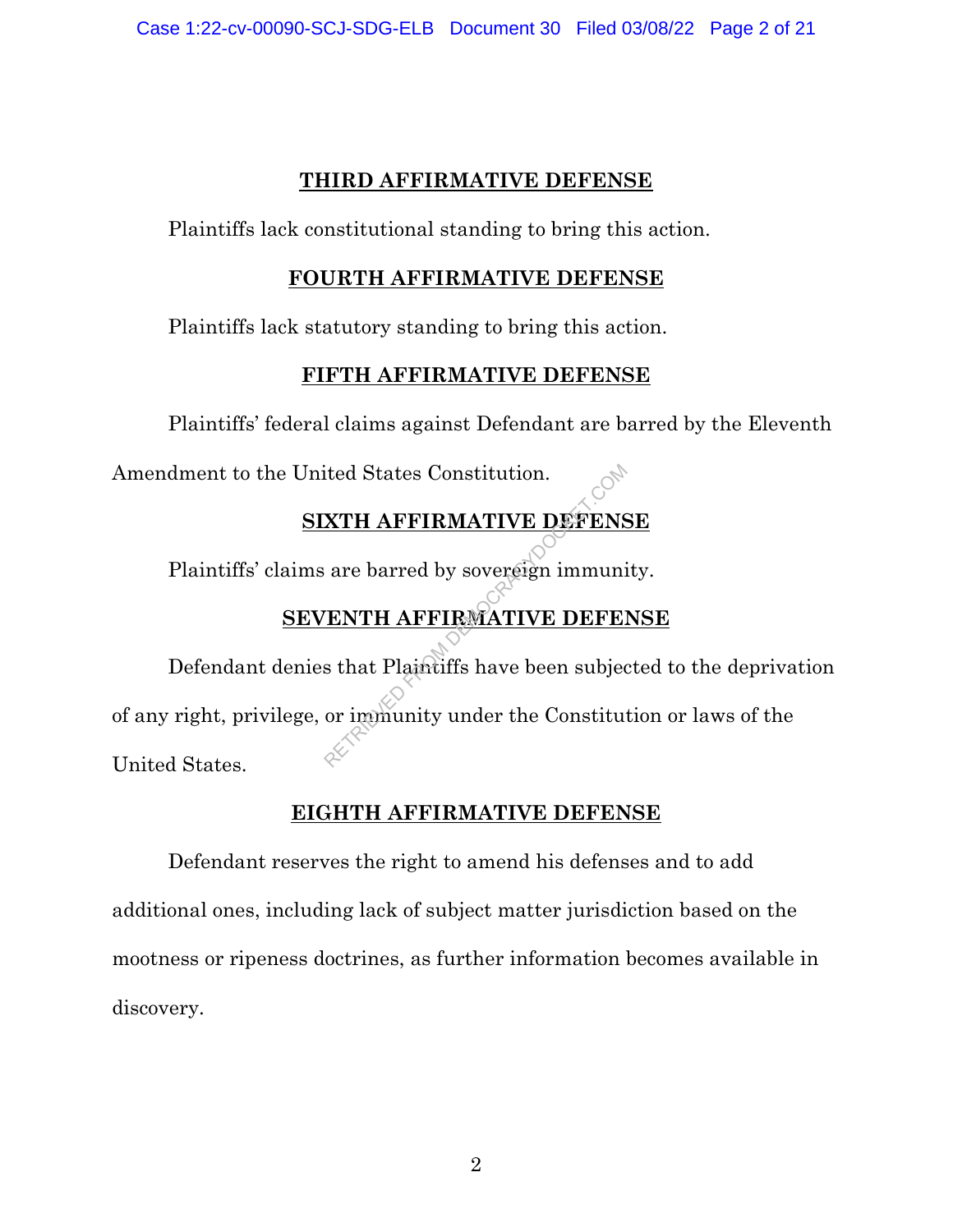Defendant answers the specific numbered paragraphs of Plaintiffs' Complaint as follows:

1. Defendant denies the allegations set forth in Paragraph 1 of the Complaint.

2. Paragraph 2 of the Complaint sets forth legal conclusions to which no response is required and, therefore, Defendant denies the same. The remaining allegations in this Paragraph are denied.

3. Defendant admits that the any-part Black voting age population of Congressional District 13 is 66.7% and that the non-Hispanic white voting age population is 18.8%. Defendant denies the remaining allegations set forth in Paragraph 3 of the Complaint. in this Paragraph are denied.<br>
admits that the any-part Black<br>
ict 13 is 66.7% and that the non-l<br>
6. Defendant demes the remaining<br>
complaints of the remain admits that, from 1965 through

4. Defendant admits that, from 1965 through 2013, Georgia was subject to Section 5 of the Voting Rights Act. The remaining allegations of Paragraph 4 of the Complaint set forth legal conclusions to which no response is required and, therefore, Defendant denies the same. The remaining allegations in this Paragraph are denied.

5. Defendant denies the allegations set forth in Paragraph 5 of the Complaint.

6. Defendant denies the allegations set forth in Paragraph 6 of the Complaint.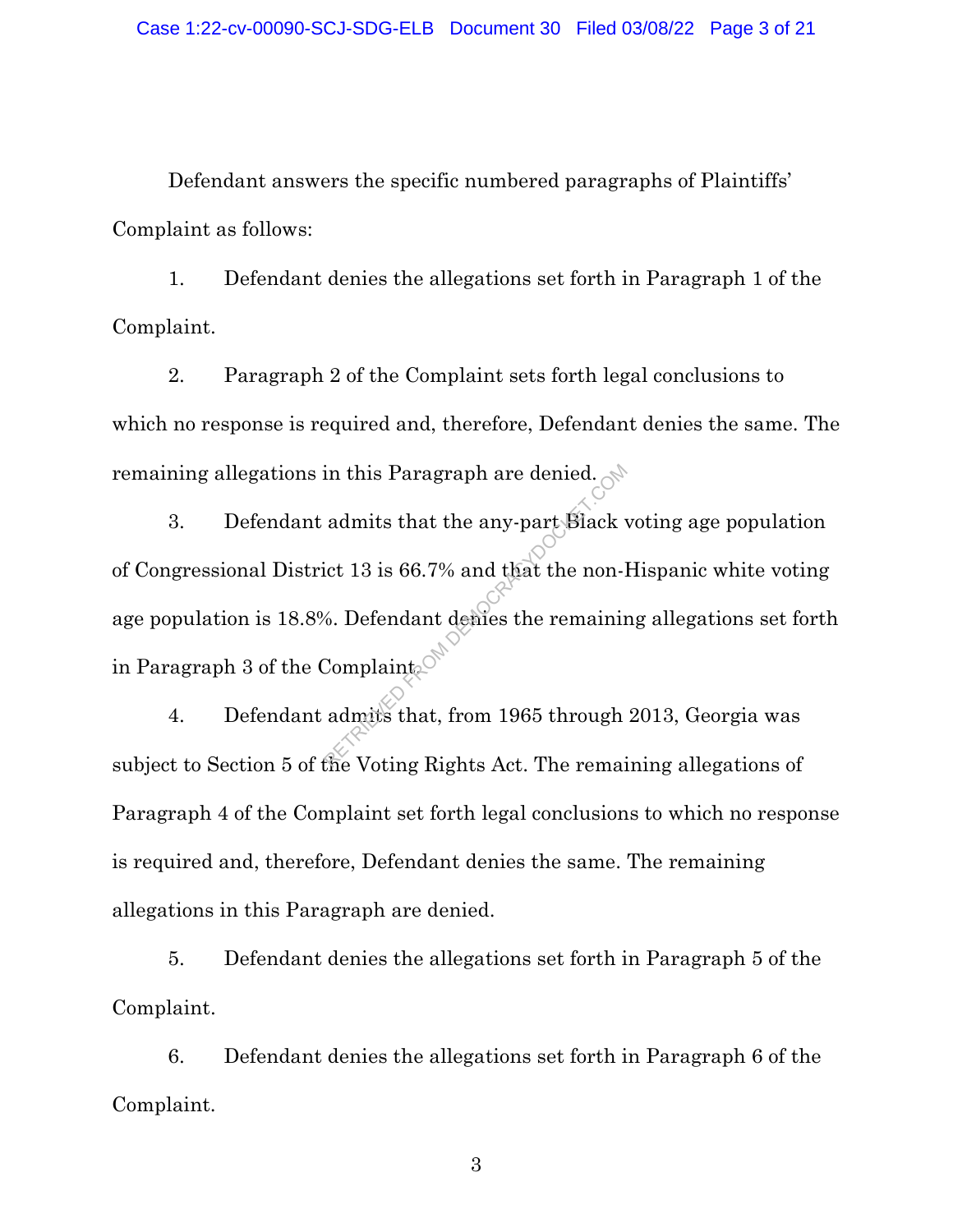7. Paragraph 7 of the Complaint sets forth legal conclusions to which no response is required and, therefore, Defendant denies the same. The remaining allegations in this Paragraph are denied.

8. Paragraph 8 of the Complaint sets forth legal conclusions to which no response is required and, therefore, Defendant denies the same. The remaining allegations in this Paragraph are denied.

9. Paragraph 9 of the Complaint sets forth legal conclusions to which no response is required and, therefore, Defendant denies the same. The remaining allegations in this Paragraph are denied. 9 of the Complaint sets forth leg<br>equired and, therefore, Defendant<br>in this Paragraph are denied.<br>admits the allegations set forth :<br>admits the allegations set forth :

10. Defendant admits the allegations set forth in Paragraph 10 of the Complaint.

11. Defendant admits the allegations set forth in Paragraph 11 of the Complaint.

12. The allegations in Paragraph 12 of the Complaint are outside Defendant's knowledge and are therefore denied on that basis.

13. The allegations in Paragraph 13 of the Complaint are outside Defendant's knowledge and are therefore denied on that basis.

14. The allegations in Paragraph 14 of the Complaint are outside Defendant's knowledge and are therefore denied on that basis.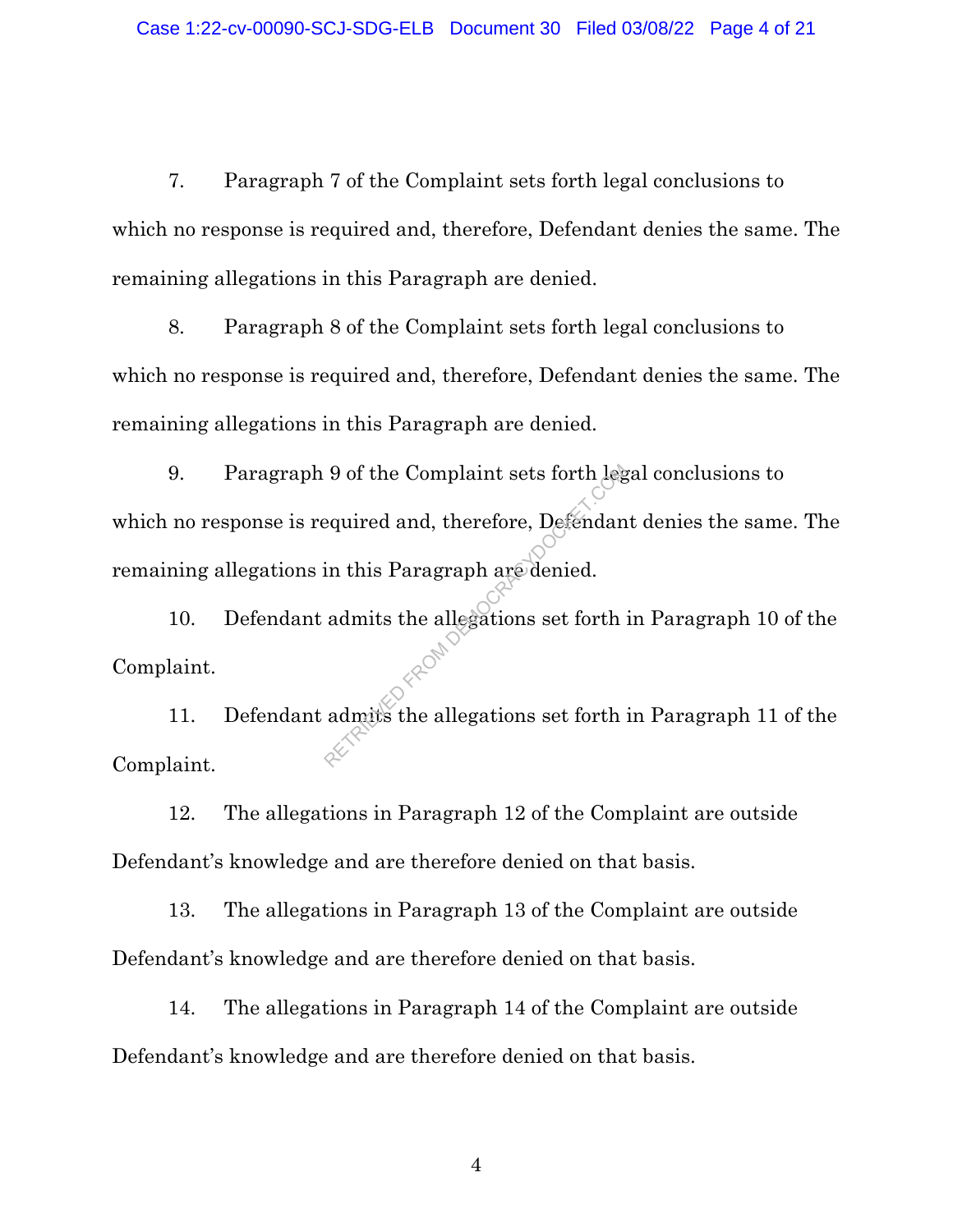15. The allegations in Paragraph 15 of the Complaint are outside Defendant's knowledge and are therefore denied on that basis.

16. The allegations in Paragraph 16 of the Complaint are outside Defendant's knowledge and are therefore denied on that basis.

17. The allegations in Paragraph 17 of the Complaint are outside Defendant's knowledge and are therefore denied on that basis.

18. The allegations in Paragraph 18 of the Complaint are outside Defendant's knowledge and are therefore denied on that basis. Example 18 of the Comparations in Paragraph 19 of the Comparations in Paragraph 19 of the Comparations in Paragraph 20 of the Comparations in Paragraph 21 of the Comparations in Paragraph 21 of the Comparations in Paragrap

19. The allegations in Paragraph 19 of the Complaint are outside Defendant's knowledge and are therefore denied on that basis.

20. The allegations in Paragraph 20 of the Complaint are outside Defendant's knowledge and are therefore denied on that basis.

21. The allegations in Paragraph 21 of the Complaint are outside Defendant's knowledge and are therefore denied on that basis.

22. The allegations in Paragraph 22 of the Complaint are outside Defendant's knowledge and are therefore denied on that basis.

23. The allegations in Paragraph 23 of the Complaint are outside Defendant's knowledge and are therefore denied on that basis.

24. The allegations in Paragraph 24 of the Complaint are outside Defendant's knowledge and are therefore denied on that basis.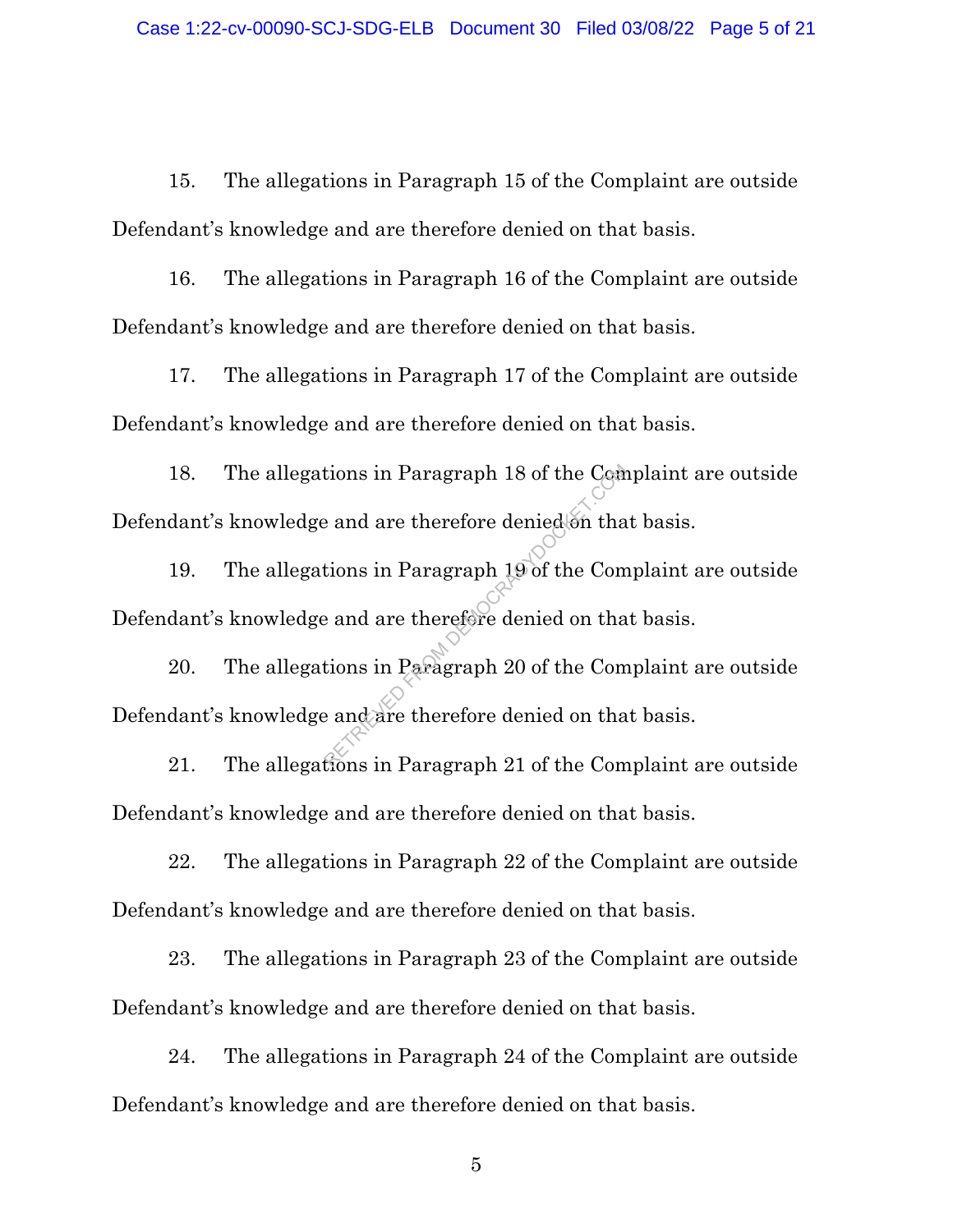25. Defendant admits that he is the Secretary of State of Georgia and that the Secretary of State is designated by statute as the chief election official. Defendant further admits that he has responsibilities under law related to elections. Defendant denies the remaining allegations set forth in Paragraph 25 of the Complaint.

26. Defendant admits that Sen. Kennedy is the chair of the Georgia Senate Committee on Reapportionment and Redistricting and that he presides over that committee. The remaining allegations in Paragraph 26 of the Complaint are outside Defendant's knowledge and are therefore denied on that basis. Reapportionment and Redistricties<br>
mittee. The remaining allegation<br>
side Defendant's knowledge and<br>
admits the allegations set forth is

27. Defendant admits the allegations set forth in Paragraph 27 of the Complaint.

28. Defendant denies the allegations set forth in Paragraph 28 of the Complaint.

29. Paragraph 29 of the Complaint sets forth legal conclusions to which no response is required and, therefore, Defendant denies the same. The remaining allegations in this Paragraph are denied.

30. Defendant admits that Georgia has a past history of statesanctioned discrimination against Black voters. The remaining allegations in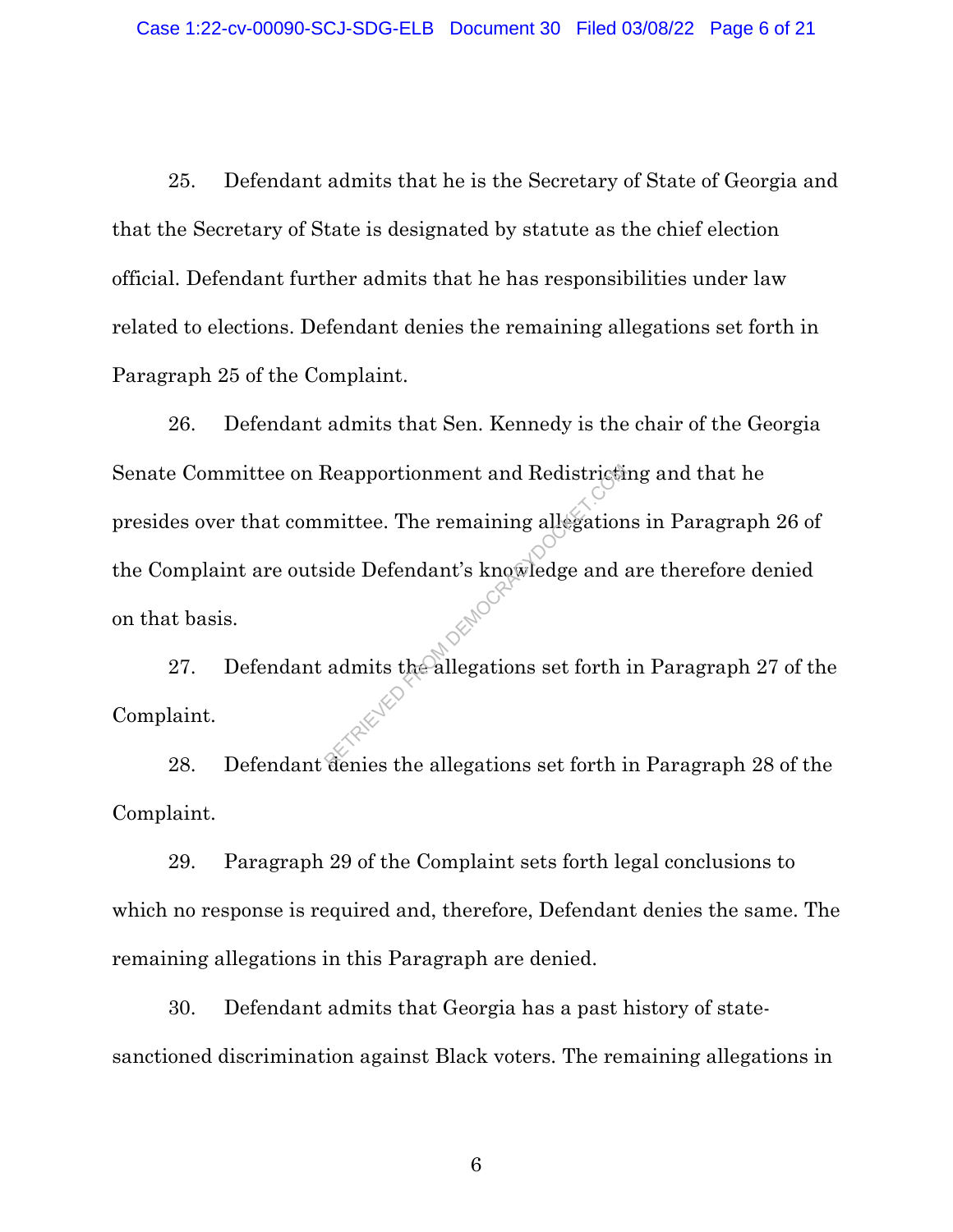Paragraph 30 of the Complaint are outside Defendant's knowledge and are therefore denied on that basis.

31. Defendant admits that Georgia has a past history of statesanctioned discrimination against Black voters. The remaining allegations in Paragraph 31 of the Complaint are outside Defendant's knowledge and are therefore denied on that basis.

32. Defendant admits that Georgia has a past history of statesanctioned discrimination against Black voters. The remaining allegations in Paragraph 32 of the Complaint are outside Defendant's knowledge and are therefore denied on that basis. admits that Georgia has a past lion against Black voters. The remomplaint are outside Defendant's<br>at basis.<br>admits that Georgia has a past lion against Black voters. The remomplaint are outside Defendant's

33. Defendant admits that Georgia has a past history of statesanctioned discrimination against Black voters. The remaining allegations in Paragraph 33 of the Complaint are outside Defendant's knowledge and are therefore denied on that basis.

34. Defendant admits that Georgia has a past history of statesanctioned discrimination against Black voters. The remaining allegations in Paragraph 34 of the Complaint are outside Defendant's knowledge and are therefore denied on that basis.

35. Defendant admits that Georgia has a past history of statesanctioned discrimination against Black voters. The remaining allegations in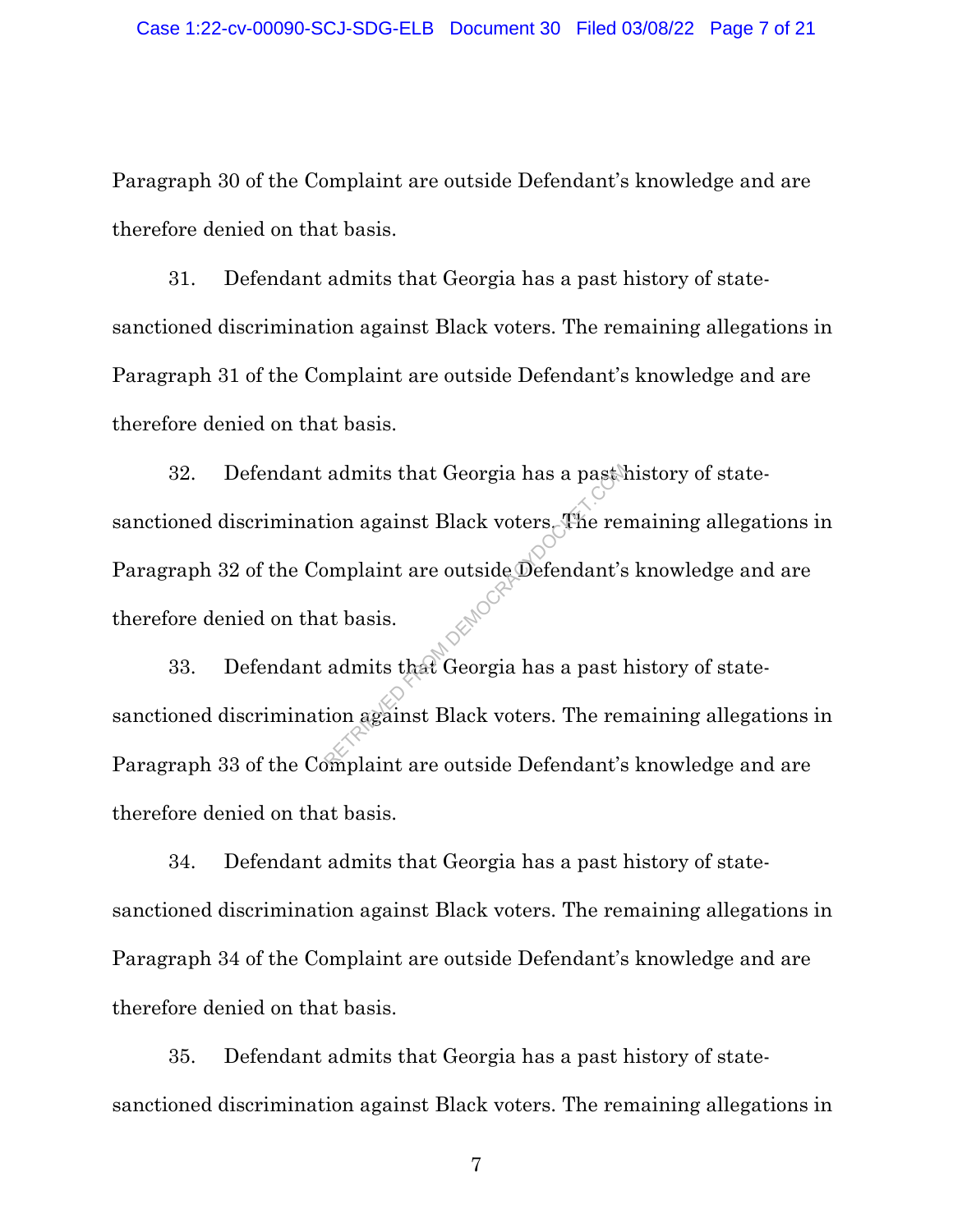Paragraph 35 of the Complaint are outside Defendant's knowledge and are therefore denied on that basis.

36. Defendant admits that, from 1965 through 2013, Georgia was subject to Section 5 of the Voting Rights Act. The remaining allegations of Paragraph 36 of the Complaint set forth legal conclusions to which no response is required and, therefore, Defendant denies the same. The remaining allegations in this Paragraph are denied.

37. The allegations in Paragraph 37 of the Complaint are outside Defendant's knowledge and are therefore denied on that basis.

38. Paragraph 38 of the Complaint sets forth legal conclusions to which no response is required and, therefore, Defendant denies the same. The remaining allegations in this Paragraph are denied. in this Paragraph are denied.<br>tions in Paragraph 37 of the Compared and are therefore denied on that<br>38 of the Complaint sets forth lengting and the equired and, therefore, Defendant<br>in this Paragraph are denied.

39. Defendant admits that Georgia has made changes to its election laws since 2013. Defendant denies the remaining allegations set forth in Paragraph 39 of the Complaint.

40. The allegations in Paragraph 40 of the Complaint are outside Defendant's knowledge and are therefore denied on that basis.

41. Defendant admits that plans drawn when Democrats controlled Georgia government were objected to as discriminatory by the Department of Justice in 1971, 1981, 1991, and 2001. The remaining allegations of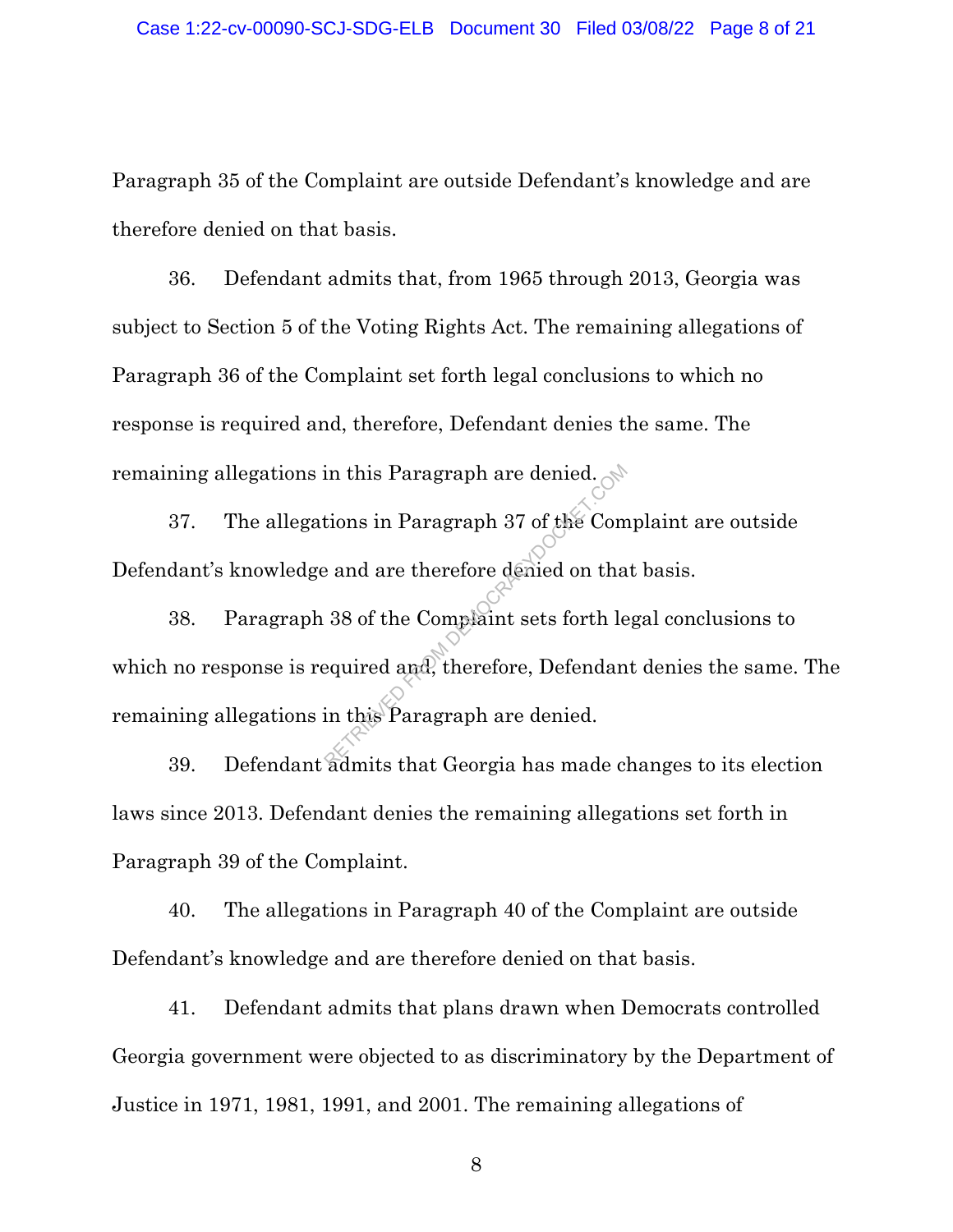Paragraph 41 of the Complaint set forth legal conclusions to which no response is required and, therefore, Defendant denies the same.

42. Defendant admits that plans drawn when Democrats controlled Georgia government were objected to as discriminatory by the Department of Justice in 1971, 1981, 1991, and 2001. The remaining allegations of Paragraph 42 of the Complaint set forth legal conclusions to which no response is required and, therefore, Defendant denies the same.

43. Defendant admits that plans drawn when Democrats controlled Georgia government were objected to as discriminatory by the Department of Justice in 1971, 1981, 1991, and 2001. The remaining allegations of Paragraph 43 of the Complaint set forth legal conclusions to which no response is required and, therefore, Defendant denies the same. nd, therefore, Defendant deniest<br>admits that plans drawn when I<br>ere objected to as discriminatory<br>1991, and 2001. The remaining a<br>omplaint set forth legal conclusion<br>of the Complaint sets forth le

44. Paragraph 44 of the Complaint sets forth legal conclusions to which no response is required and, therefore, Defendant denies the same. The remaining allegations in this Paragraph are denied.

45. Paragraph 45 of the Complaint sets forth legal conclusions to which no response is required and, therefore, Defendant denies the same. The remaining allegations in this Paragraph are denied.

46. Defendant admits that plans drawn when Democrats controlled Georgia government were objected to as discriminatory by the Department of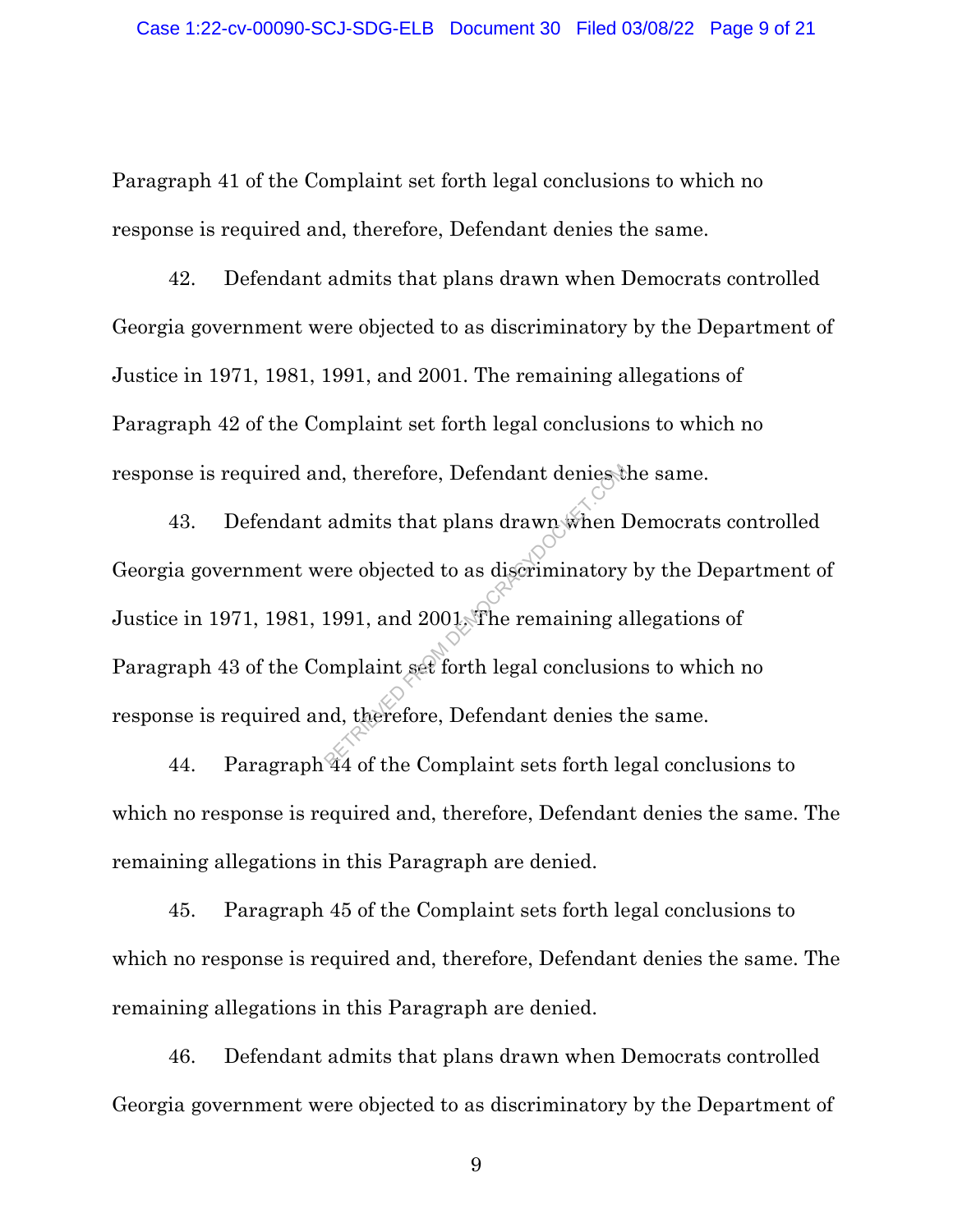Justice in 1971, 1981, 1991, and 2001. The remaining allegations of Paragraph 46 of the Complaint set forth legal conclusions to which no response is required and, therefore, Defendant denies the same.

47. The allegations in Paragraph 47 of the Complaint are outside Defendant's knowledge and are therefore denied on that basis. Defendant further states that the 2011 congressional redistricting plan was precleared by the Department of Justice.

48. The allegations in Paragraph 48 of the Complaint are outside Defendant's knowledge and are therefore denied on that basis. Defendant further states that the 2011 congressional redistricting plan was precleared by the Department of Justice. Fustice.<br>
Extions in Paragraph 48 of the Company<br>
and are therefore denied on tha<br>
2011 congressional redistricting<br>
Lustice.<br>
Example 2014 are therefore denied on the

49. The allegations in Paragraph 49 of the Complaint are outside Defendant's knowledge and are therefore denied on that basis.

50. Defendant admits the allegations set forth in Paragraph 50 of the Complaint.

51. Defendant admits that the congressional map received final passage from the General Assembly on November 22, 2021. Defendant denies the remaining allegations contained in Paragraph 51.

52. Defendant denies the allegations set forth in Paragraph 52 of the Complaint.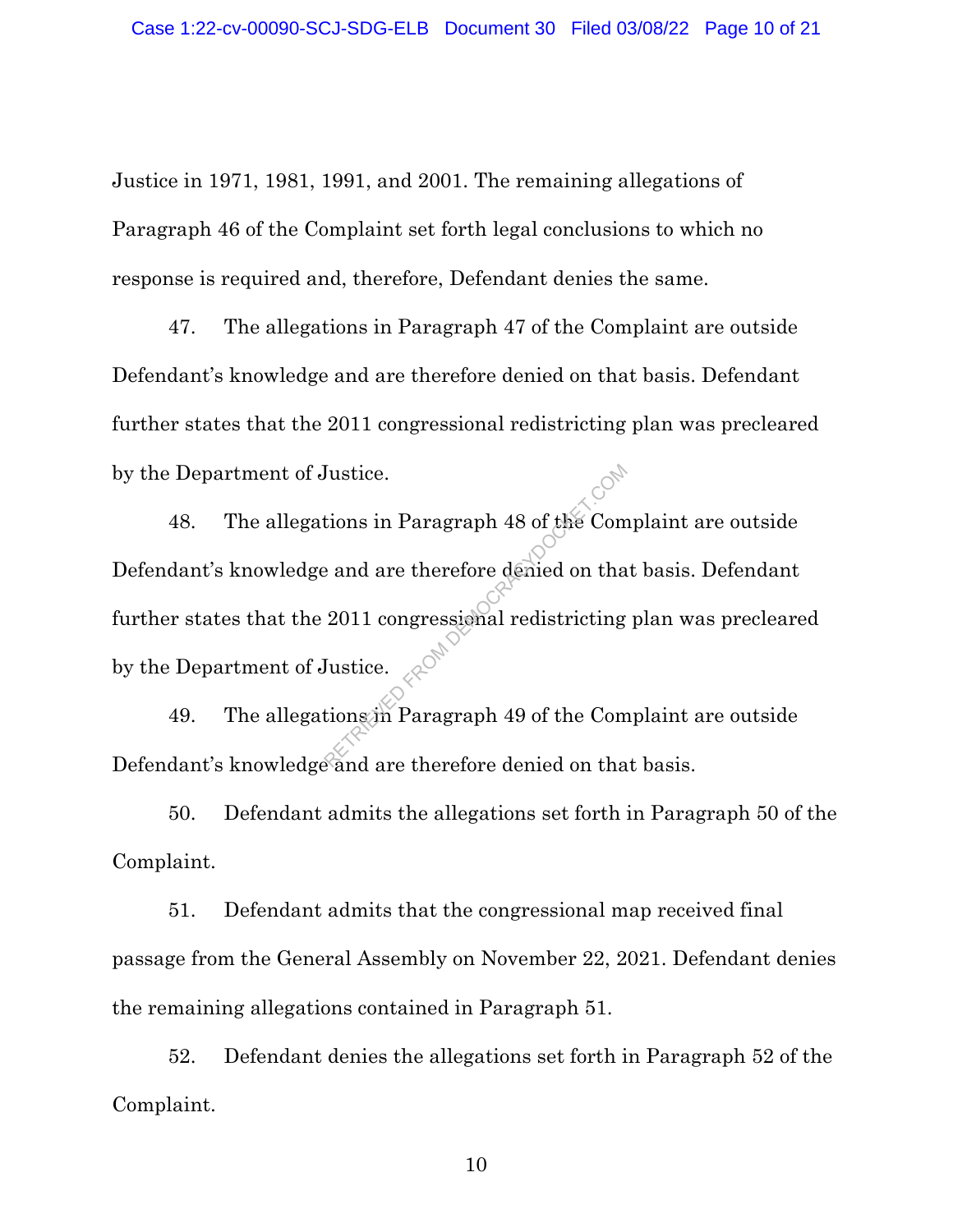53. The allegations in Paragraph 53 of the Complaint are outside Defendant's knowledge and are therefore denied on that basis. Defendant further states that the Census data speaks for itself.

54. Defendant admits that Stacey Abrams lost the 2018 race for Governor and that Senators Warnock and Ossoff won the 2021 runoff elections for U.S. Senate. The remaining allegations set forth in Paragraph 54 of the Complaint are outside Defendant's knowledge and are therefore denied on that basis.

55. The allegations in Paragraph 55 of the Complaint are outside Defendant's knowledge and are therefore denied on that basis.

56. Defendant admits the allegations set forth in Paragraph 56 of the Complaint. e outside Defendant's knowledge<br>tions in Paragraph 55 of the Com<br>e and are therefore denied on tha<br>admits the allegations set forth

57. Defendant admits that the joint House and Senate redistricting committees held a series of town hall meetings to solicit public comment about the redistricting process. The remaining allegations in Paragraph 57 of the Complaint are outside Defendant's knowledge and are therefore denied on that basis.

58. Defendant admits that some of the joint House and Senate redistricting committee meetings to receive public comment were held prior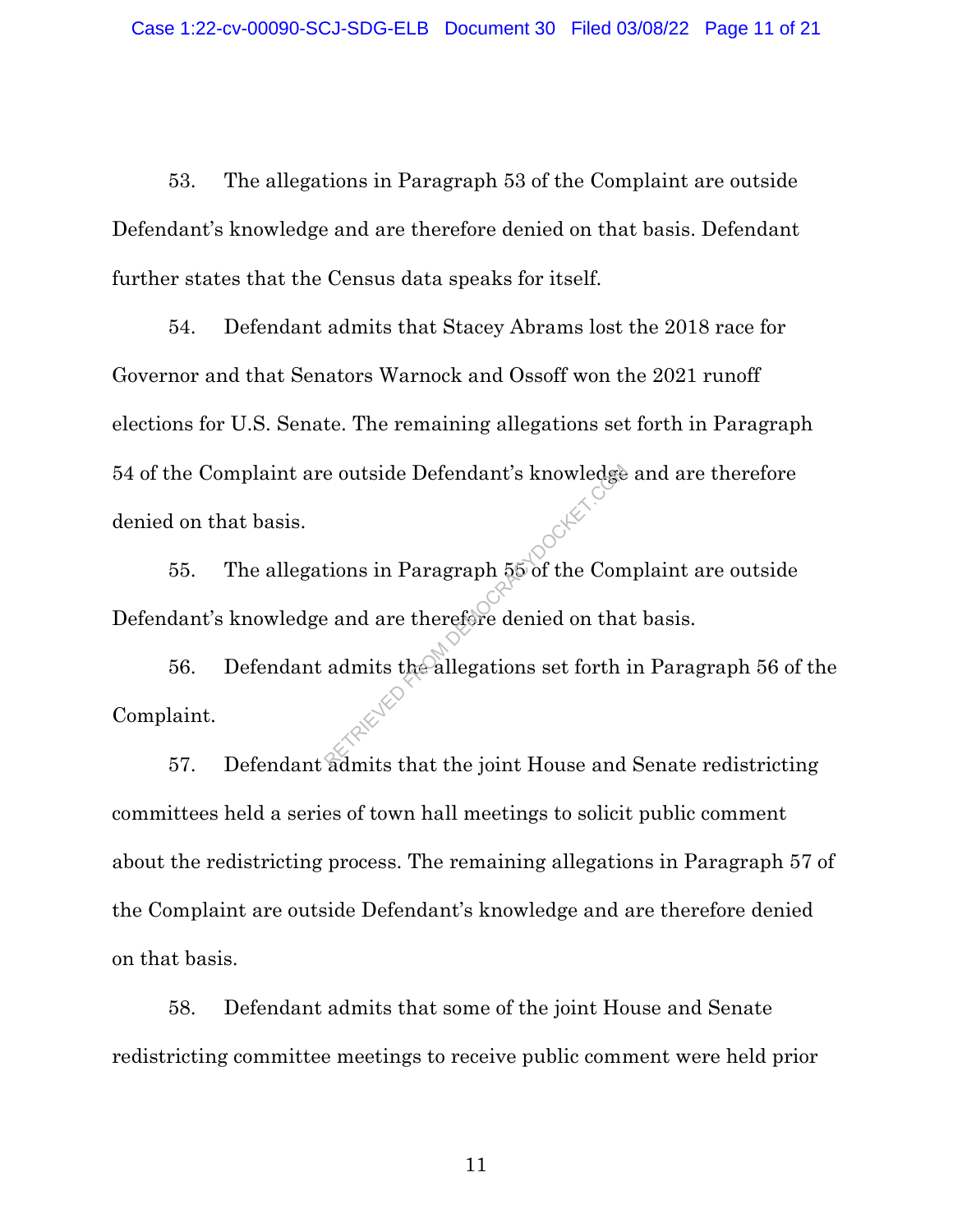to the release of the Census data. Defendant denies the remaining allegations set forth in Paragraph 58 of the Complaint.

59. The allegations in Paragraph 59 of the Complaint are outside Defendant's knowledge and are therefore denied on that basis.

60. The allegations in Paragraph 60 of the Complaint are outside Defendant's knowledge and are therefore denied on that basis.

61. The allegations in Paragraph 61 of the Complaint are outside Defendant's knowledge and are therefore denied on that basis.

62. Defendant admits the allegations set forth in Paragraph 62 of the Complaint. Example 61 of the Comparations in Paragraph 63 of the Comparations in Paragraph 63 of the Comparations in Paragraph 64 of the Comparations in Paragraph 64 of the Comparations in Paragraph 64 of the Comparations in Paragrap

63. The allegations in Paragraph 63 of the Complaint are outside Defendant's knowledge and are therefore denied on that basis.

64. The allegations in Paragraph 64 of the Complaint are outside Defendant's knowledge and are therefore denied on that basis.

65. The allegations in Paragraph 65 of the Complaint are outside Defendant's knowledge and are therefore denied on that basis.

66. The allegations in Paragraph 66 of the Complaint are outside Defendant's knowledge and are therefore denied on that basis.

67. The allegations in Paragraph 67 of the Complaint are outside Defendant's knowledge and are therefore denied on that basis.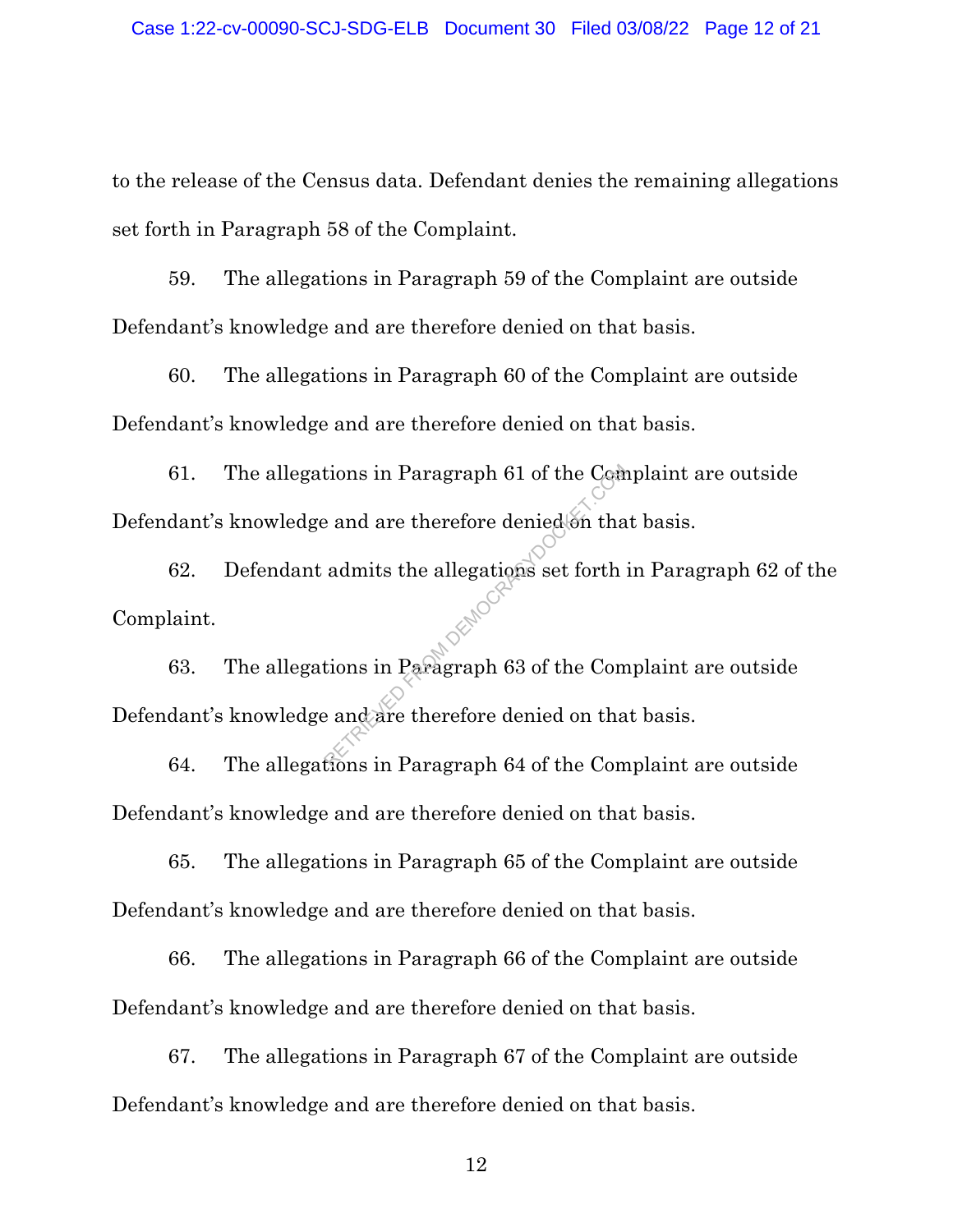68. The allegations in Paragraph 68 of the Complaint are outside Defendant's knowledge and are therefore denied on that basis.

69. The allegations in Paragraph 69 of the Complaint are outside Defendant's knowledge and are therefore denied on that basis.

70. The allegations in Paragraph 70 of the Complaint are outside Defendant's knowledge and are therefore denied on that basis.

71. The allegations in Paragraph 71 of the Complaint are outside Defendant's knowledge and are therefore denied on that basis. Example 71 of the Comparations in Paragraph 72 of the Comparations in Paragraph 72 of the Comparations in Paragraph 73 of the Comparations in Paragraph 74 of the Comparations in Paragraph 74 of the Comparations in Paragrap

72. The allegations in Paragraph 72 of the Complaint are outside Defendant's knowledge and are therefore denied on that basis.

73. The allegations in Paragraph 73 of the Complaint are outside Defendant's knowledge and are therefore denied on that basis.

74. The allegations in Paragraph 74 of the Complaint are outside Defendant's knowledge and are therefore denied on that basis.

75. Defendant admits that the Senate Reapportionment and Redistricting Committee passed SB 2EX out of committee on November 18, 2021 and that the entire Senate passed SB 2EX on November 19, 2021. Defendant denies the remaining allegations set forth in Paragraph 75 of the Complaint.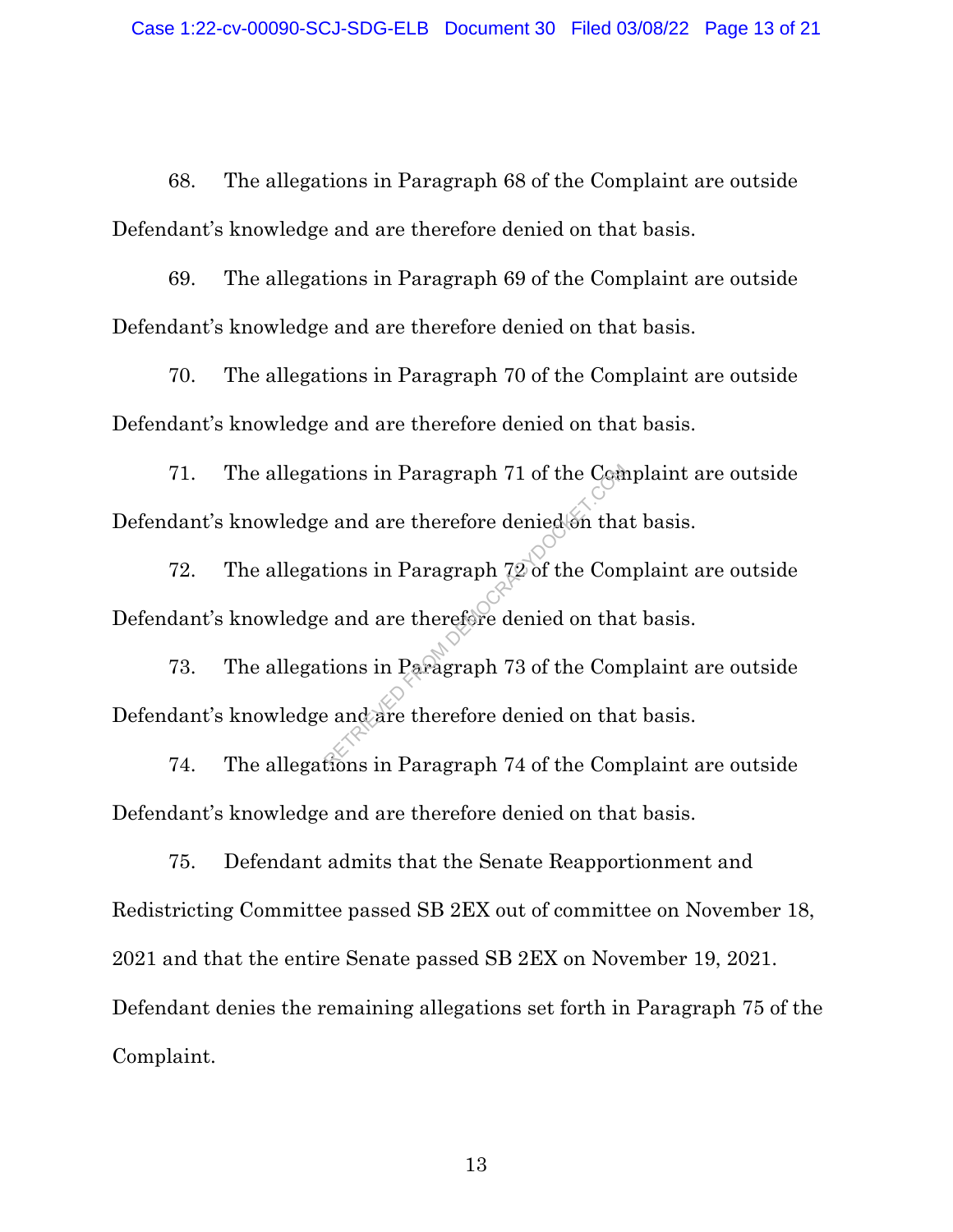76. Defendant admits that the House Legislative and Congressional Reapportionment Committee passed SB 2EX out of committee on November 20, 2021 and that the entire House passed SB 2EX on November 22, 2021. The remaining allegations in Paragraph 76 of the Complaint are outside Defendant's knowledge and are therefore denied on that basis.

77. Defendant admits the allegations set forth in Paragraph 77 of the Complaint.

78. The allegations in Paragraph 78 of the Complaint are outside Defendant's knowledge and are therefore denied on that basis.

79. Paragraph 79 of the Complaint sets forth legal conclusions to which no response is required and, therefore, Defendant denies the same. The remaining allegations in this Paragraph are denied. From Democrations in Paragraph 78 of the Composite Contractors and are therefore denied on that<br>The Complaint sets forth length and the Paragraph are denied.

80. Paragraph 80 of the Complaint sets forth legal conclusions to which no response is required and, therefore, Defendant denies the same. The remaining allegations in this Paragraph are denied. Defendant further states that the committee guidelines speak for themselves.

81. Defendant denies the allegations set forth in Paragraph 81 of the Complaint.

82. Defendant denies the allegations set forth in Paragraph 82 of the Complaint.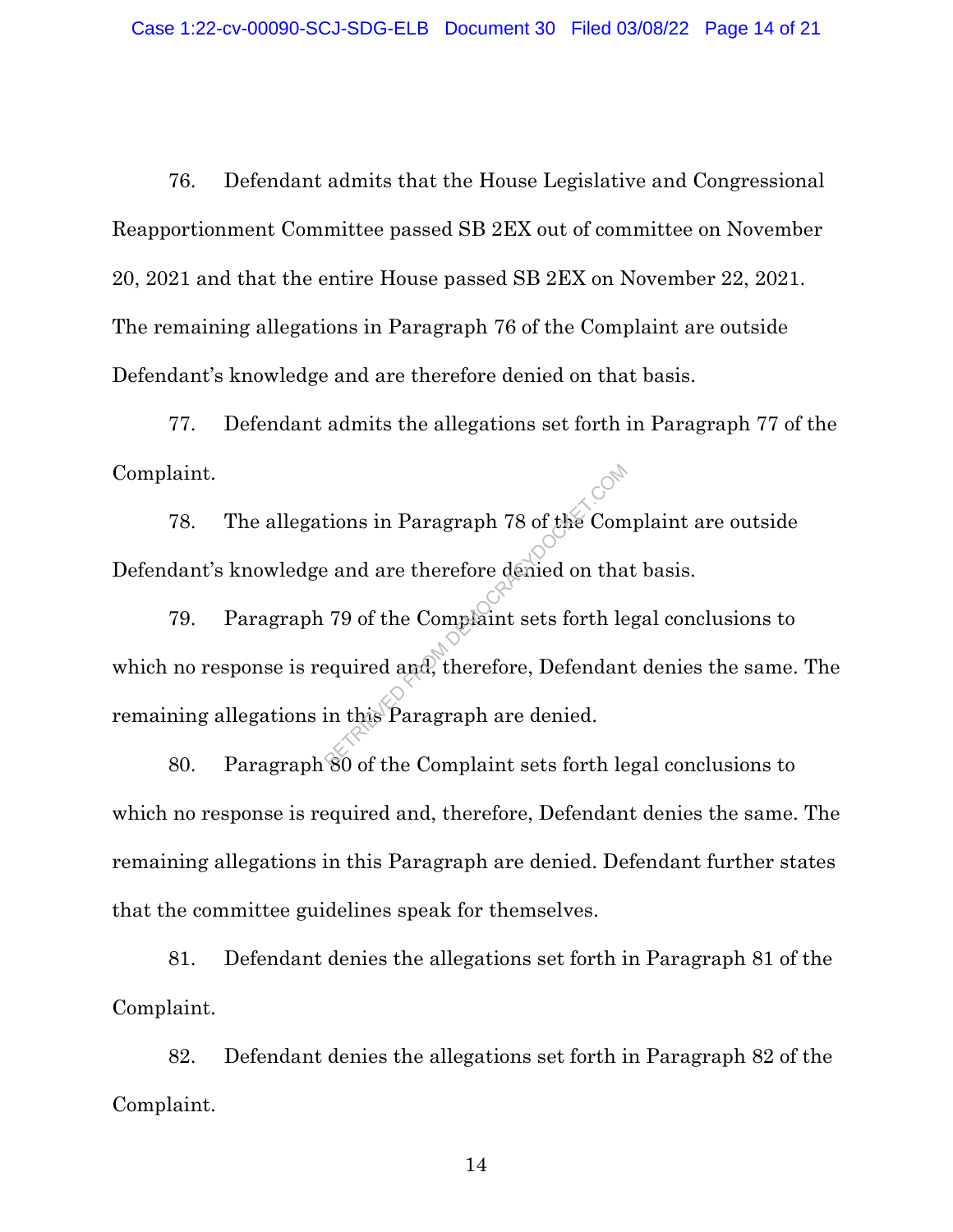83. Defendant admits that a Democratic candidate for Congress, Congresswoman Lucy McBath, was elected in 2018 and 2020. The remaining allegations in Paragraph 83 of the Complaint are outside Defendant's knowledge and are therefore denied on that basis.

84. Defendant denies the allegations set forth in Paragraph 84 of the Complaint.

85. Defendant denies the allegations set forth in Paragraph 85 of the Complaint. denies the allegations set forther<br>tions in Paragraph 86 of the Come<br>and are therefore denied on tha<br>tions in Paragraph 87 of the Come<br>fions in Paragraph 88 of the Com

86. The allegations in Paragraph 86 of the Complaint are outside Defendant's knowledge and are therefore denied on that basis.

87. The allegations in Paragraph 87 of the Complaint are outside Defendant's knowledge and are therefore denied on that basis.

88. The allegations in Paragraph 88 of the Complaint are outside Defendant's knowledge and are therefore denied on that basis.

89. The allegations in Paragraph 89 of the Complaint are outside Defendant's knowledge and are therefore denied on that basis.

90. The allegations in Paragraph 90 of the Complaint are outside Defendant's knowledge and are therefore denied on that basis.

91. The allegations in Paragraph 91 of the Complaint are outside Defendant's knowledge and are therefore denied on that basis.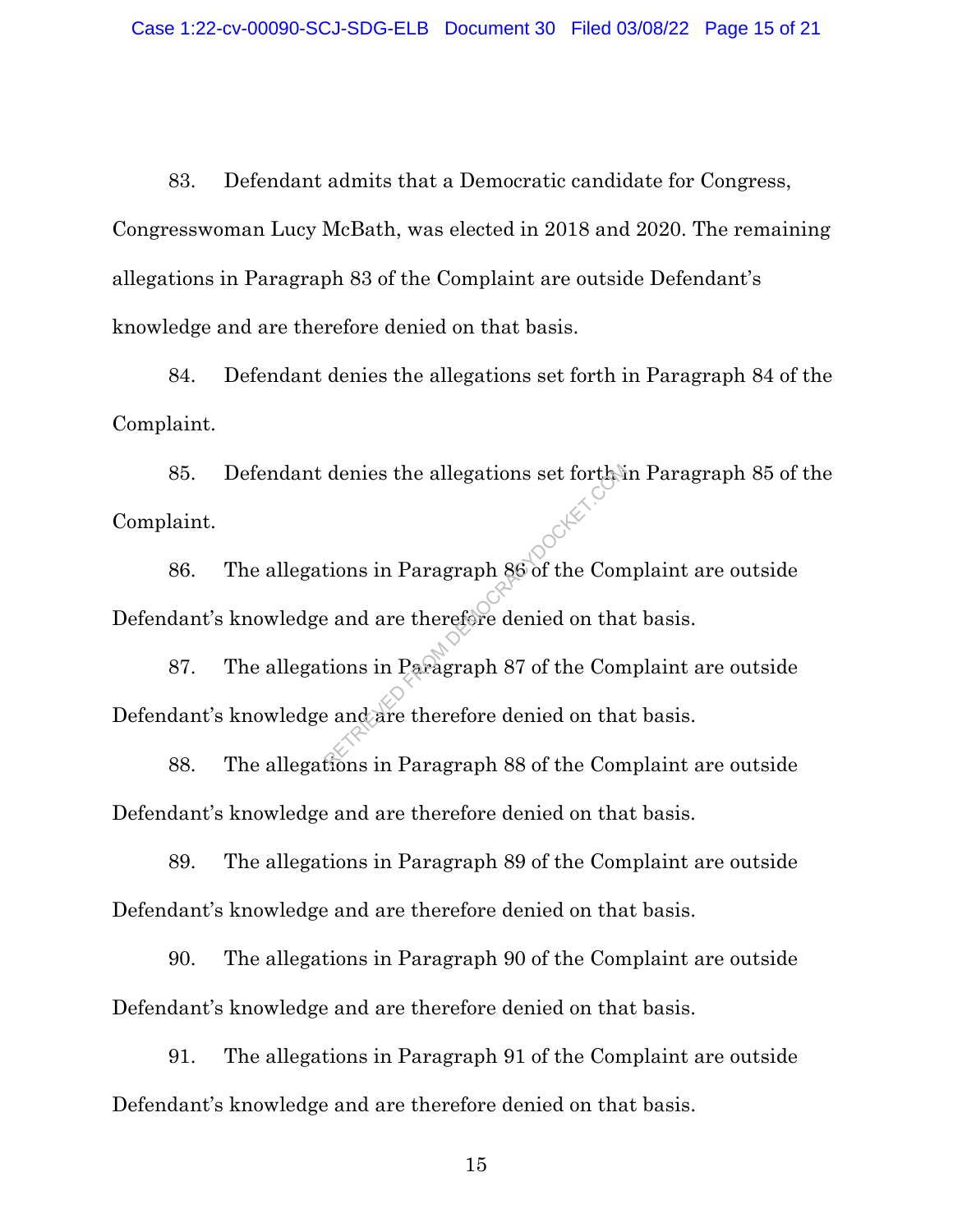92. The allegations in Paragraph 92 of the Complaint are outside Defendant's knowledge and are therefore denied on that basis.

93. Defendant denies the allegations set forth in Paragraph 93 of the Complaint.

94. Defendant admits that Congresswoman McBath has qualified to run for District 7. The remaining allegations in Paragraph 94 of the Complaint are outside Defendant's knowledge and are therefore denied on that basis.

95. The allegations in Paragraph 95 of the Complaint are outside Defendant's knowledge and are therefore denied on that basis.

96. Defendant denies the allegations set forth in Paragraph 96 of the Complaint. Defendant's knowledge and are therefore<br>tions in Paragraph 95 of the Come<br>and are therefore denied on tha<br>denies the allegations set forth is

97. Defendant denies the allegations set forth in Paragraph 97 of the Complaint.

98. Defendant admits that a Democratic candidate for Congress, Congressman David Scott, was elected in 2018 and 2020. The remaining allegations in Paragraph 98 of the Complaint are outside Defendant's knowledge and are therefore denied on that basis.

99. Defendant admits that the any-part Black voting age population of Congressional District 13 is 66.7% and that the non-Hispanic white voting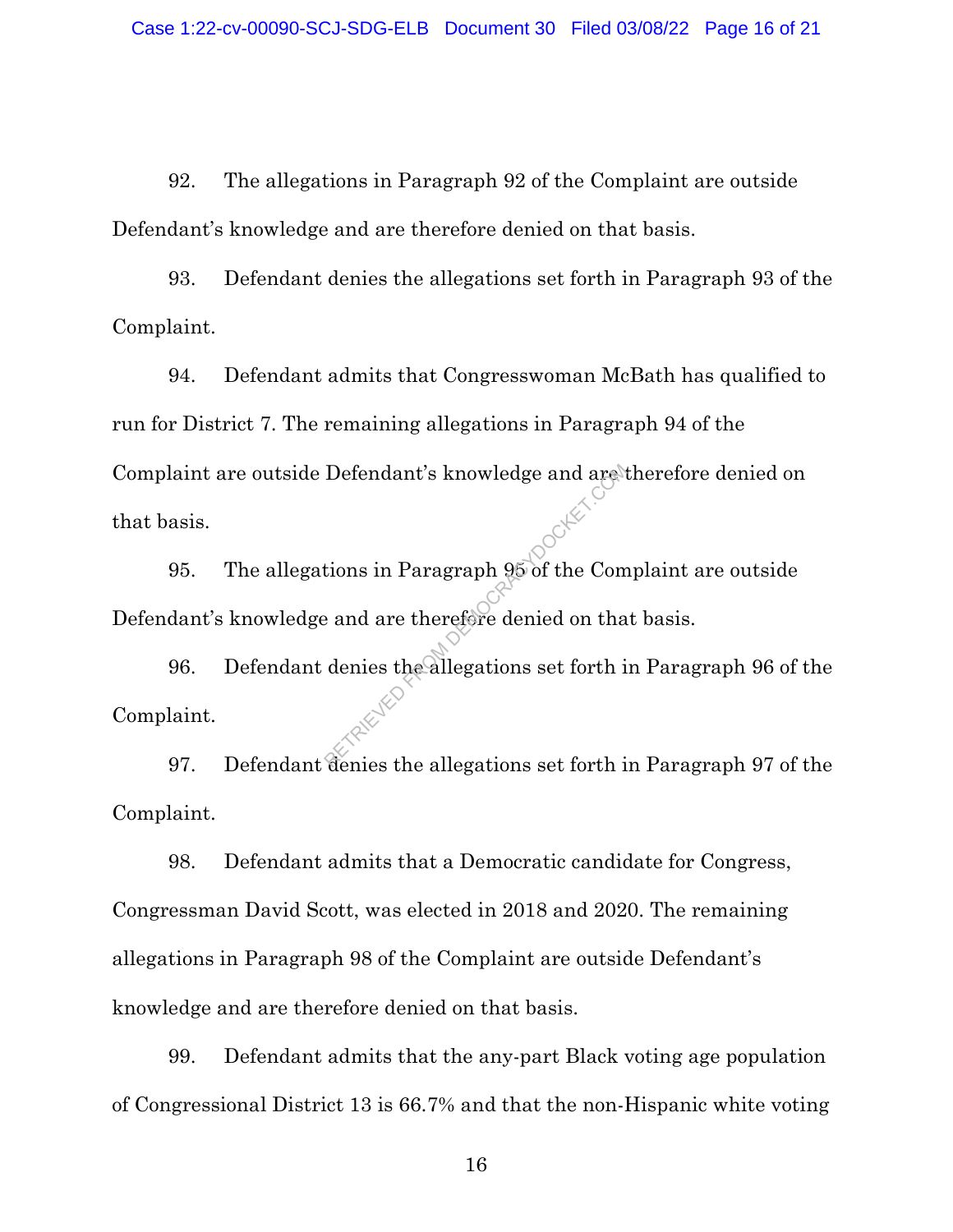age population is 18.8%. Defendant denies the remaining allegations set forth in Paragraph 99 of the Complaint.

100. The allegations in Paragraph 100 of the Complaint are outside Defendant's knowledge and are therefore denied on that basis.

101. The allegations in Paragraph 101 of the Complaint are outside Defendant's knowledge and are therefore denied on that basis.

102. The allegations in Paragraph 102 of the Complaint are outside Defendant's knowledge and are therefore denied on that basis. Example 102 of the Government<br>
Example 2013 of the Contains in Paragraph<br>
Example 2013 of the Contains in Paragraph<br>
Example 104 of the Contains in Paragraph<br>
Example 105 of the Contains in Paragraph<br>
Example 105 of the Co

103. The allegations in Paragraph 103 of the Complaint are outside Defendant's knowledge and are therefore denied on that basis.

104. The allegations in Paragraph 104 of the Complaint are outside Defendant's knowledge and are therefore denied on that basis.

105. The allegations in Paragraph 105 of the Complaint are outside Defendant's knowledge and are therefore denied on that basis.

106. The allegations in Paragraph 106 of the Complaint are outside Defendant's knowledge and are therefore denied on that basis.

107. Defendant denies the allegations set forth in Paragraph 107 of the Complaint.

108. Defendant denies the allegations set forth in Paragraph 108 of the Complaint.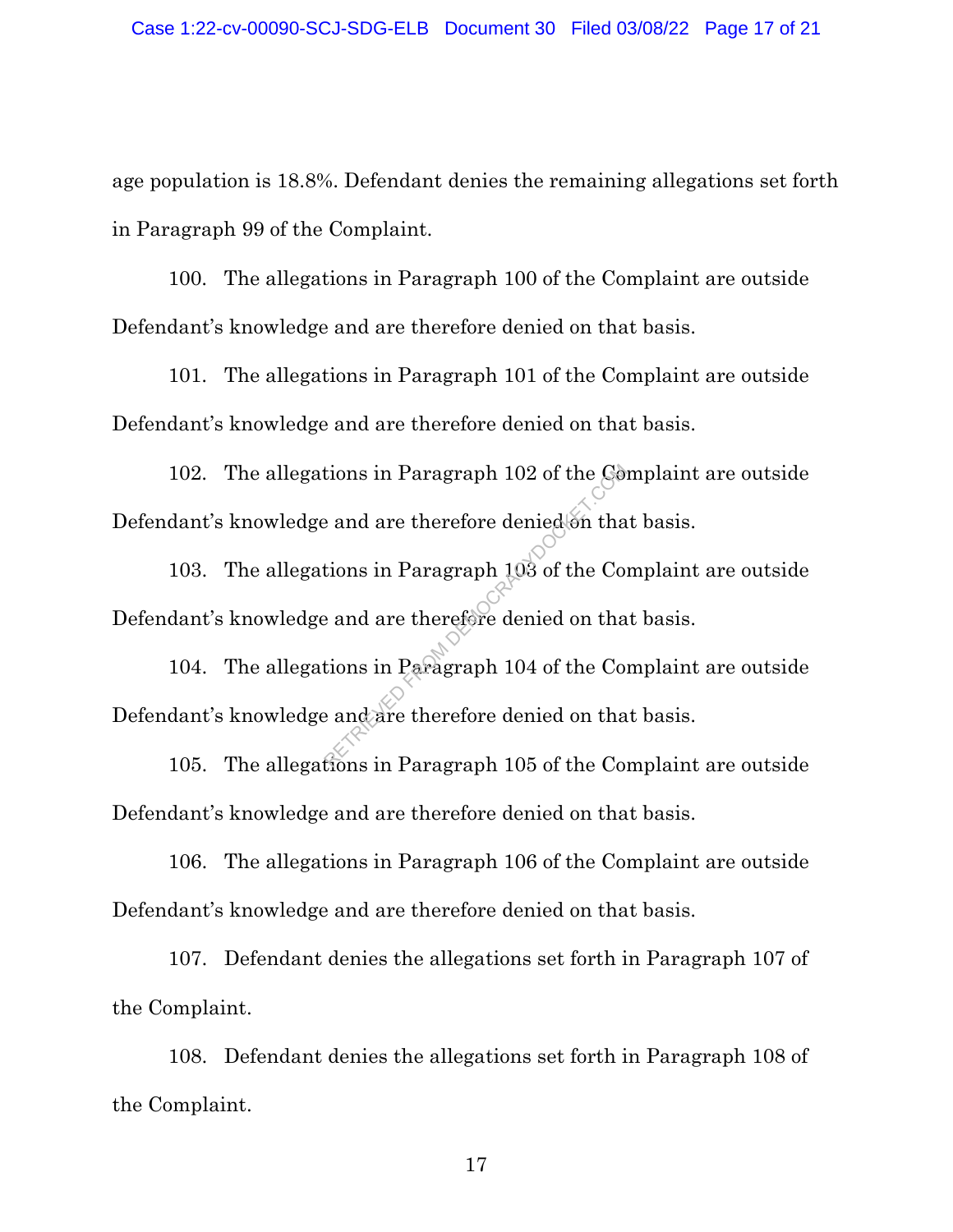109. The allegations in Paragraph 109 of the Complaint are outside Defendant's knowledge and are therefore denied on that basis.

110. The allegations in Paragraph 110 of the Complaint are outside Defendant's knowledge and are therefore denied on that basis.

111. The allegations in Paragraph 111 of the Complaint are outside Defendant's knowledge and are therefore denied on that basis.

112. The allegations in Paragraph 112 of the Complaint are outside Defendant's knowledge and are therefore denied on that basis. Example 112 of the Gotal<br>Example 2 and are therefore denied on that<br>Example 113 of the Comparations in Paragraph 114 of the Comparations in Paragraph 114 of the Comparation<br>Examples the comparation of the Sample 12 and 2 a

113. The allegations in Paragraph 113 of the Complaint are outside Defendant's knowledge and are therefore denied on that basis.

114. The allegations in Paragraph 114 of the Complaint are outside Defendant's knowledge and are therefore denied on that basis.

115. Defendant admits that a Republican candidate for Congress, Congresswoman Marjorie Taylor Greene, was elected in 2020. The remaining allegations in Paragraph 115 of the Complaint are outside Defendant's knowledge and are therefore denied on that basis.

116. The allegations in Paragraph 116 of the Complaint are outside Defendant's knowledge and are therefore denied on that basis.

117. Defendant denies the allegations set forth in Paragraph 117 of the Complaint.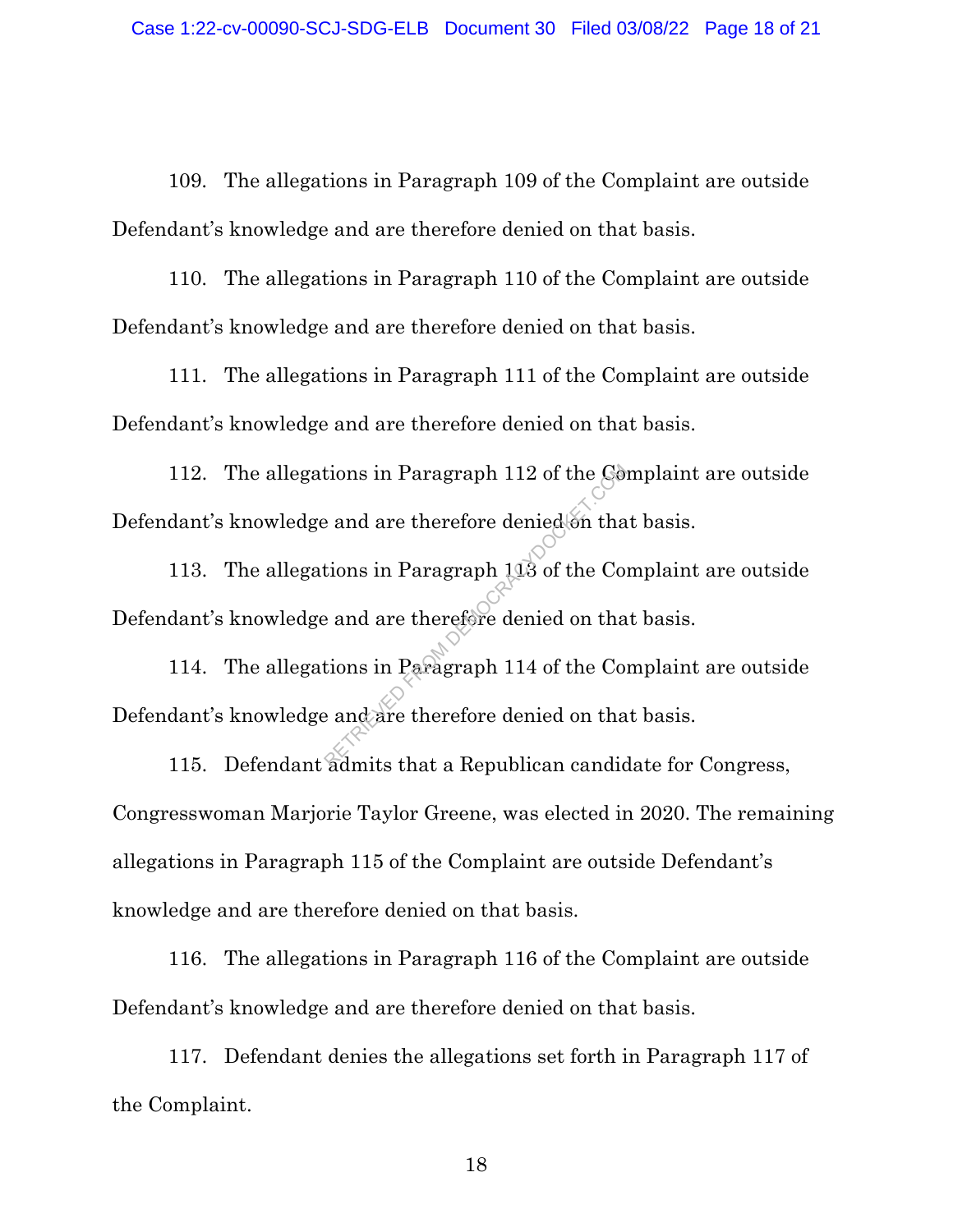118. The responses in the preceding paragraphs are alleged as if fully set forth herein.

119. Paragraph 119 of the Complaint sets forth legal conclusions to which no response is required and, therefore, Defendant denies the same.

120. Defendant denies the allegations set forth in Paragraph 120 of the Complaint.

121. Defendant denies the allegations set forth in Paragraph 121 of the Complaint.

122. Defendant denies the allegations set forth in Paragraph 122 of the Complaint. denies the allegations set forth is denies the allegations set forth if  $\mathbf{Pra}$  which is that Plaintiffs are entitled to an

# **Prayer for Relief**

Defendant denies that Plaintiffs are entitled to any relief they seek. Defendant further denies every allegation not specifically admitted in this Answer.

Respectfully submitted this 8th day of March, 2022.

Christopher M. Carr Attorney General Georgia Bar No. 112505 Bryan K. Webb Deputy Attorney General Georgia Bar No. 743580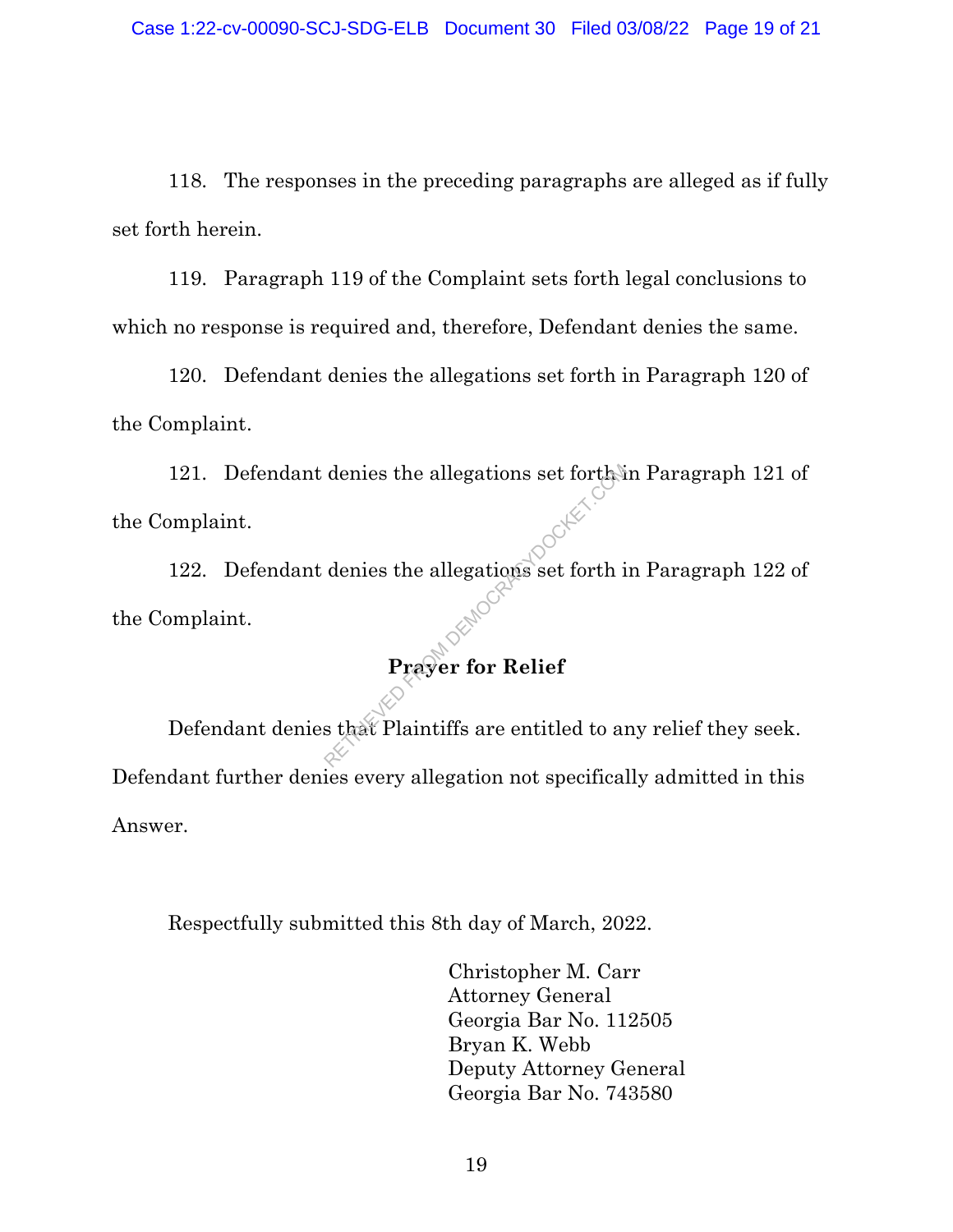Russell D. Willard Senior Assistant Attorney General Georgia Bar No. 760280 Charlene McGowan Assistant Attorney General Georgia Bar No. 697316 **State Law Department**  40 Capitol Square, S.W. Atlanta, Georgia 30334

*/s/ Bryan P. Tyson* Bryan P. Tyson Special Assistant Attorney General Georgia Bar No. 515411 btyson@taylorenglish.com Frank B. Strickland Georgia Bar No. 678600 fstrickland@taylorenglish.com Bryan F. Jacoutot Georgia Bar No. 668272 bjacoutot@taylorenglish.com Loree Anne Paradise Georgia Bar No. 382202 lparadise@taylorenglish.com **Taylor English Duma LLP**  1600 Parkwood Circle Suite 200 Atlanta, Georgia 30339 (678) 336-7249 Special Assistant A<br>
Georgia Bar No. 51<br>
btyson@taylerengli<br>
Frank B. Strickland<br>
Georgia Bar No. 67<br>
fstrickland@taylore<br>
Bryan F. Jacoutot<br>
Georgia Bar No. 66<br>
bjacoutot@tayloren<br>
Loree Anne Paradis<br>
Georgia Bar No. 38<br>

> *Counsel for Defendant Secretary of State Brad Raffensperger*